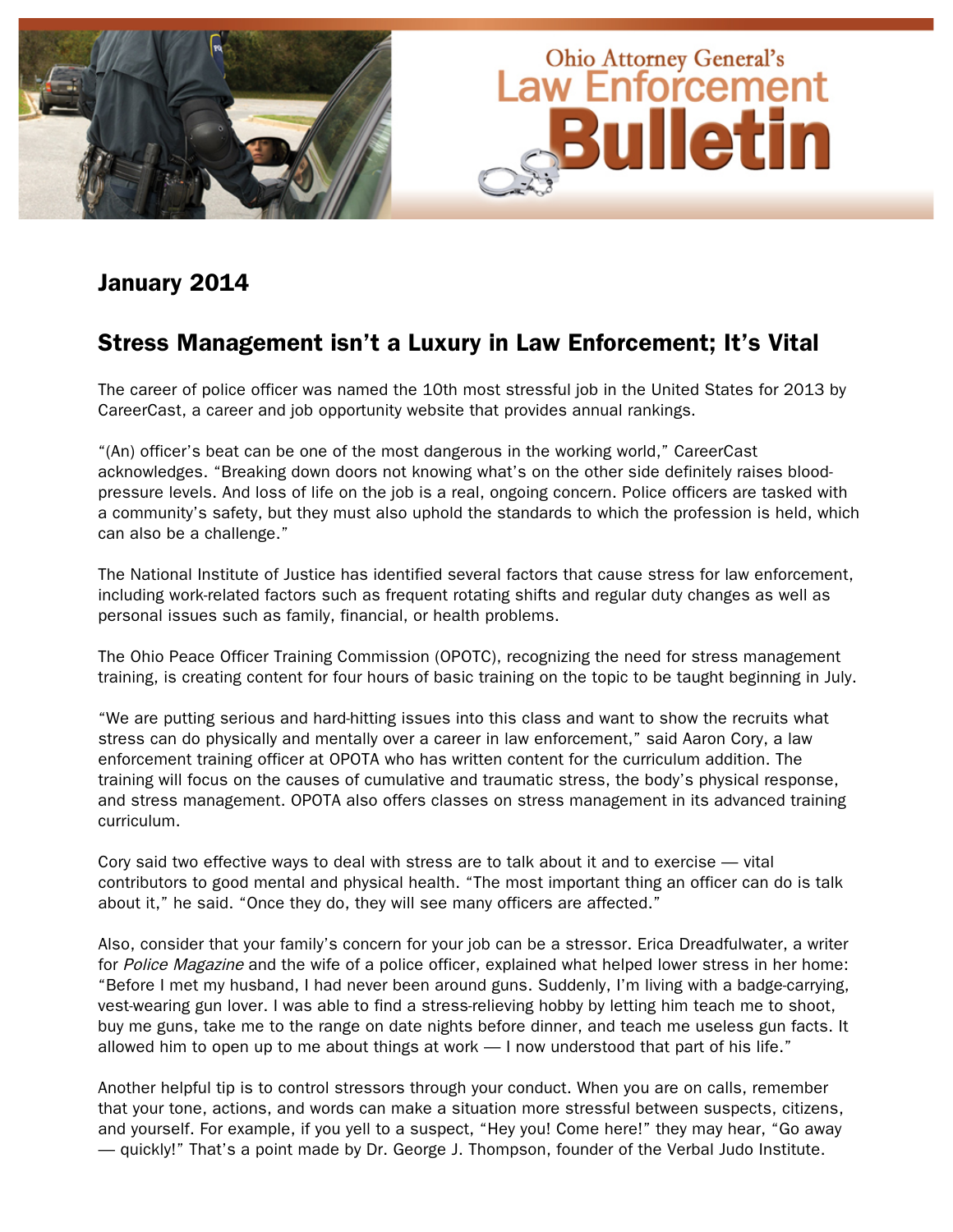Based on your word choice and tone, you may have created a more stressful situation by making the suspect nervous.

Communicating with civilians can also lead to stress, especially when they see your badge and expect you to be completely up to speed on all community and government resources. If you aren't, the citizen may become rude or disrespectful.

To address this problem, Chief Scott Reinbolt of the Blanchester (Ohio) Police Department suggests agencies create a resource directory for each patrol vehicle. The directory should contain local contacts for social service, government, and other agencies frequently requested by citizens. "It is important to point people in the right direction," Reinbolt said, noting the tie-in with the service aspect of police work.

Law enforcement is one of the most important professions to the structure and well-being of society. With great responsibility sometimes comes great pressure. If you find the stress of your job is too much, contact your supervisor for help and resources.

Here are some additional resources:

- [Ohio Peace Officer Training Academy](http://www.ohioattorneygeneral.gov/opota) trainings
- [CareerCast](http://www.careercast.com/jobs-rated/10-most-stressful-jobs-2013) website on most stressful jobs in 2013
- [National Institute of Justice](http://www.nij.gov/topics/law-enforcement/officer-safety/stress-fatigue/Pages/causes.aspx) article on stress and officer safety
- [Police Magazine](http://www.policemag.com/blog/careers/story/2013/09/how-spouses-can-deal-with-police-stress.aspx) article, "How Spouses can Deal with Police Stress," by Erica Dreadfulwater
- [Police Link](http://policelink.monster.com/training/articles/123222-7-things-cops-should-never-say-to-anyone?page=1) article, "7 Things a Cop Should Never Say to Anyone," by Dr. George Thompson

### Jennifer Anne Adair Deputy General Counsel for Law Enforcement Initiatives

## Proper Protocol (Photo Arrays): State of Ohio v. Hudson

**Question:** Is a photo array unduly suggestive if all of those pictured do not look similar to the suspect?

**Quick Answer:** No. Photo arrays are not required to contain photos of people who look identical to the suspect, but should be based on the description given by the witness.

**[State of Ohio v. Hudson,](http://www.sconet.state.oh.us/rod/docs/pdf/7/2013/2013-ohio-5529.pdf)** Seventh Appellate District, Mahoning County, Dec. 9, 2013

Facts: "M," a 14-year-old girl, was kidnapped while walking to school at knife point. She was taken to an abandoned house and raped by an individual described as an older black man between 40 and 50, possibly with facial hair, who had a distinctive walk. The investigating officer compiled a photographic array using images from the Bureau of Motor Vehicles. The investigators believed that M had difficulty accurately gauging the age of older men and so included older and younger men. The investigator included Charles Hudson's image because of M's description of a distinctive walk, and M identified Hudson as the man who kidnapped and sexually assaulted her. After identifying Hudson in the photo array, M began to cry, but was able to confirm when asked that she was sure he was her assailant. Hudson filed a motion to suppress, arguing the results of the photo array were unduly suggestive because the investigator included individuals outside of M's description and that he was the only individual who appeared close to 60 and had gray hair.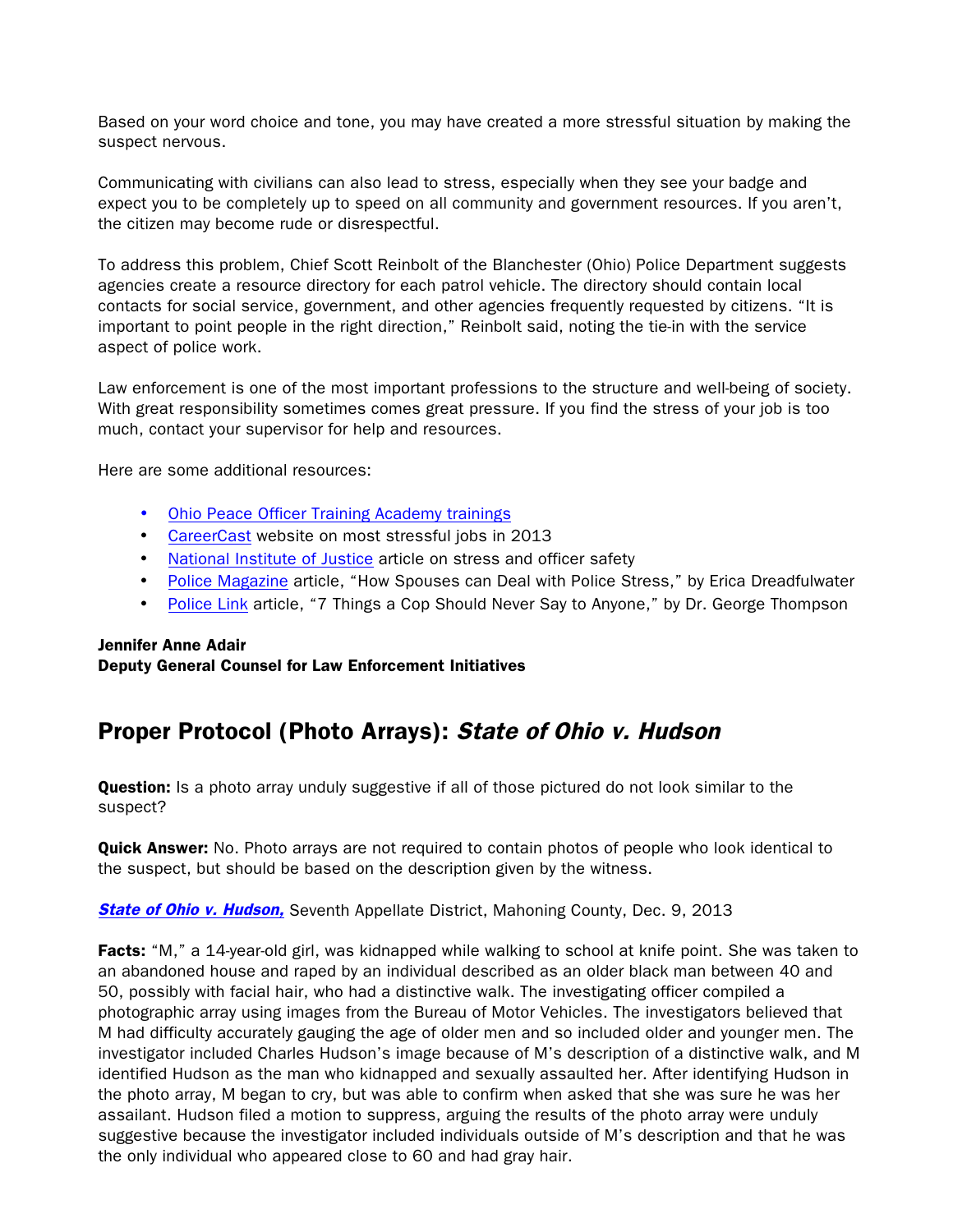**Importance:** While the Constitution prohibits lineups that are unduly suggestive, it does not require that all of the subjects be nearly identical to the suspect. In this case, age was just one factor given by M. The court also found that this lineup was not suggestive because the reasons why Hudson's photo was selected (distinctive walk, prior criminal history, and local suspect) were not evident to M when she looked at the photo array.

Keep in Mind: If a lineup is unduly suggestive, the identification may still be reliable. Many factors will be considered to determine reliability, including the personal observations of the witness, the accuracy and consistency of the description of the suspect, the certainty of the witness with the identification, and the length of time between the crime and identification.

# Electronic Surveillance (GPS and the Exclusionary Rule): State of Ohio v. Sullivan

**Question:** If you have obtained the location of a suspect through GPS and a cell phone, does the cell phone evidence get suppressed if it is determined the GPS evidence was improperly obtained?

**Quick Answer:** No. If the cell phone data was properly obtained under a warrant and supported by independent evidence, it will not be suppressed.

#### **[State of Ohio v. Sullivan,](http://www.sconet.state.oh.us/rod/docs/pdf/5/2013/2013-ohio-5276.pdf)** Fifth Appellate District, Fairfield County, Nov. 22, 2013

Facts: Following a series of home invasions, the Franklin County Sheriff's Office connected a white Honda Civic belonging to Montie Sullivan to the robberies. Over a three-day period, surveillance was conducted at the address where the car was registered and the parking lot of the apartment complex. However, because of resource shortages, constant surveillance remained difficult. As a result, Corp. Minerd and an undercover officer installed a small GPS unit under the vehicle's bumper. Minerd monitored the GPS data showing the movements of the white Honda Civic approximately three to four times a day for approximately 10 minutes at a time. On one occasion, Minerd noticed the car moving suspiciously. Two hours later, the vehicle again drove slowly through neighborhoods and circled an area in Fairfield County. Minerd contacted the Fairfield County dispatcher, identified himself, and explained the situation. He learned a home invasion had occurred in the area. A search warrant was issued for Sullivan's residence and the vehicle. Upon execution of the warrant, officers found property from a recent robbery as well as previous robberies.

During the investigation, Minerd also obtained a search warrant for Sullivan's cell phone. Minerd located Sullivan at Motel 6 through cell phone tracking. After checking the hotel registry, law enforcement confirmed Sullivan was registered at the hotel. Sullivan was found at the hotel and taken into custody. Sullivan filed a motion to suppress the GPS device data and all evidence collected as a result, including the cell phone records.

**Importance:** The U.S. Supreme Court has held that installation of a GPS on a vehicle requires a warrant. When a warrant is not obtained, evidence will be suppressed. However, not all evidence may be excluded in situations where a GPS was improperly used, only evidence that is directly related to the GPS. For example, the cell phone location obtained from cell phone towers through a warrant would not be excluded even though the GPS supplied the same location, because it was based on independent information.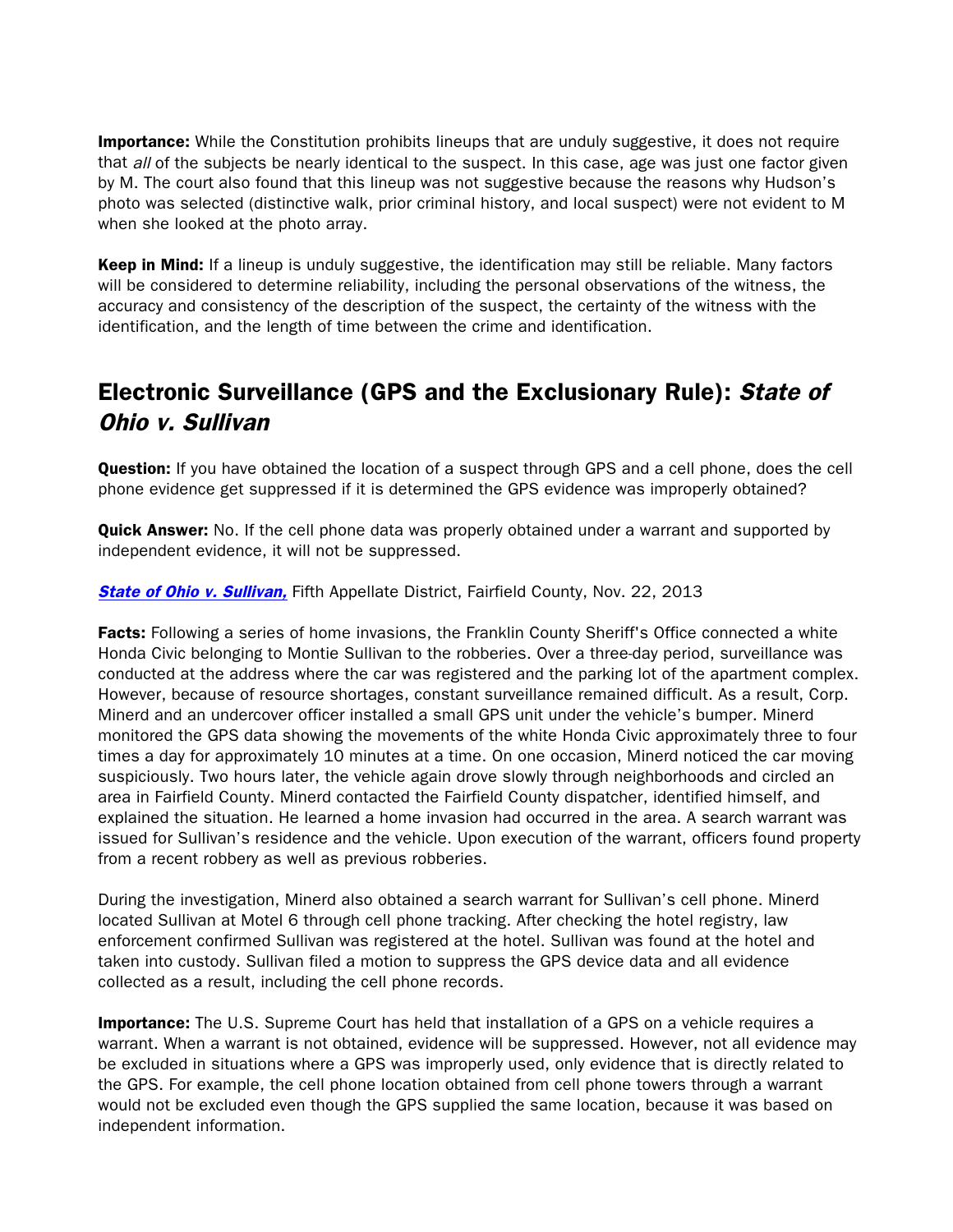**Keep in Mind:** In this case, the bad guy was captured and held accountable only because the officers used a variety of methods to investigate and track him. Many GPS cases, at or about the time the law changed, are facing exclusion of evidence because law enforcement did not know warrants were necessary. Many courts, however, are combatting this by using good-faith exceptions to the exclusionary rule. Staying up to date on legal trends and changes in law may help you to anticipate protocol changes for your police work.

# Search of Property (Warrant Particularity Requirement): State of Ohio v. Baro

Question: If you want to search multiple open booths in a flea market, how many warrants do you need?

**Quick Answer:** One warrant is needed if all of the booths are contained in a single-use, single-story building.

**[State of Ohio v. Baro,](http://www.sconet.state.oh.us/rod/docs/pdf/10/2013/2013-ohio-5139.pdf)** Tenth Appellate District, Franklin County, Nov. 21, 2013

Facts: The Franklin County Sheriff's Office was informed that counterfeit merchandise was being sold at a flea market. Detective Joe Schuler conducted a plain-clothes canvass of flea market for the counterfeit merchandise with an expert, who noted counterfeit merchandise was being sold at all but two of the booths in operation on the day of the canvass. Schuler applied for and executed a single warrant for the flea market. At the time of the search, Siradjou Baro was in control of four booths at the flea market. Investigators seized items including merchandise offered for sale and merchandise tags containing company trademarks. Baro filed a motion to suppress the evidence of counterfeit merchandise because the warrant did not particularly describe the place to be searched.

**Importance:** The Fourth Amendment requires a search warrant to state with particularity the places and items authorized to be searched. Baro argued that because each booth was owned by a separate person, separate warrants should have been issued. The court determined that because the flea market was a single-use structure containing open displays and booths, one warrant was sufficient.

Keep in Mind: The rule of particularity was not violated in this case because of the type of building in which the flea market was housed. If the building had multiple floors with multiple uses, the warrant would need to state with particularity the purpose and location of the search.

#### More on Property Searches

What other evidence could you possibility need? You receive a confidential tip from a reliable informant that crack is being sold out of a duplex. After checking the police department hotline to see if any complaints have been received on this address, you find one open complaint and decide to conduct surveillance. People come and go at the location, consistent with drug activity. Using the informant, you also conduct two successful controlled buys. These two buys were made at the other address associated with the duplex, and not the address where you watched the previous activity. With this evidence, you request a search warrant on both sides of the duplex, on one side finding a hand gun, digital scale with residue, and measuring cup with residue and on the other side finding numerous bags of crack and a digital scale. Did you have probable cause to obtain the warrant? The court in Curry says absolutely, finding the warrant was based on more than the informant's word, but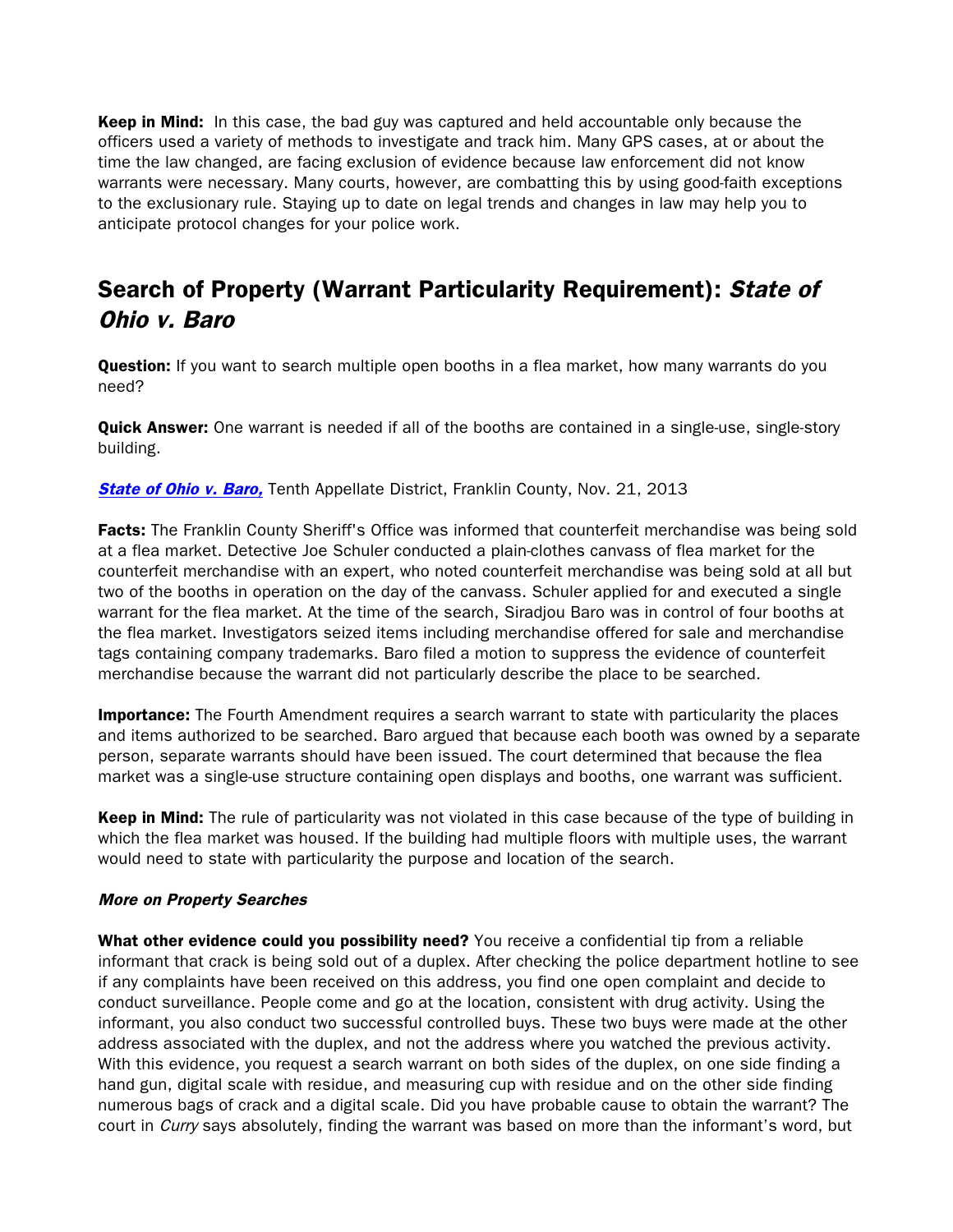independent observation and investigation by the detectives. **[State of Ohio v. Curry,](http://www.sconet.state.oh.us/rod/docs/pdf/2/2013/2013-ohio-5454.pdf)** Second Appellate District, Montgomery County, Dec. 13, 2013

Nosey Neighbors. After notification of possible drug activity in a neighborhood, you interview one of the witnesses. That individual is a neighbor who has watched the activity for a month and a half. She has documented when people come and go and has descriptions of the individuals and the types of vehicles driven. One is a maroon GMC pickup truck with a male driver and female passenger who go into the house and return to the car minutes later. Later, on patrol, you see a maroon GMC pickup truck with a male driver and female passenger. You follow the car and initiate a traffic stop for a marked lane violation. After obtaining verbal consent to search the vehicle, you find cocaine. Based on this traffic stop and the information provided by the neighbor, you request a search warrant for the possible drug house. Do you get the affidavit? The court in Garza says yes. Based on the personal observations of the witnesses, even though presented as hearsay from an unnamed source, coupled with the search of the vehicle matching the description of the informant, justified an assumption that illegal activity was probable on the property. **[State of Ohio v. Garza,](http://www.sconet.state.oh.us/rod/docs/pdf/3/2013/2013-ohio-5492.pdf)** Third Appellate District, Henry County, Dec. 16, 2013.

Ben Franklins for everyone! Through information from a cooperating source, you learn that counterfeit \$100 bills are being passed around the local high school. The source tells you that the owner of the local ice cream shop, where the source is employed, is responsible for the counterfeiting. He also tells you the suspect always has large amount of marijuana at his residence and regularly has local high school students over to smoke and engage in sexual activity with him. The source also reveals the residence has security monitoring and tells you the location of the cameras. Based on this information, can you obtain a search warrant? The court in Rapp says yes. It found the information was from a reliable source and established a substantial basis to conclude the existence of marijuana, counterfeit money, and other items to indicate criminal activity. Although the source was unnamed, the detective vouched for his credibility and all information came from personal observations. **[State of Ohio v. Rapp,](http://www.sconet.state.oh.us/rod/docs/pdf/7/2013/2013-ohio-5384.pdf)** Seventh Appellate District, Mahoning County, Dec. 6, 2013

## Search and Seizure of People (Terry Stops and Nervous Suspects): State of Ohio v. Hawkins

Question: Is a high crime area and a nervous suspect enough to make a Terry stop?

**Quick Answer:** No. These two factors alone do not constitute the reasonable, articulable suspicion of criminal activity necessary to make an investigatory detention of a suspect.

**State of Ohio [v. Hawkins,](http://www.sconet.state.oh.us/rod/docs/pdf/2/2013/2013-ohio-5458.pdf)** Second Appellate District, Montgomery County, Dec. 13, 2013

**Facts:** Officers were on foot patrol in an area experiencing high drug activity. The officers saw two men, one of whom was Christopher Hawkins, walking toward them. The two men left the sidewalk and cut across the grass toward the entrance to an apartment building. The officers, from the opposite direction, did the same, though they had not seen anything in particular to make them suspicious of the men. The paths of the two groups met on the front stoop. One officer told the men to stop and asked them for identification. Hawkins was shaking and appeared quite nervous, and it seemed to the officer that he wanted to go into the building. The officer asked Hawkins for permission to pat him down for weapons. When the officer put his hand on Hawkins's right front pants pocket, he felt a round, solid object. The nature of the object was not immediately apparent to the officer, so he asked Hawkins what it was. Hawkins responded by asking him to stop the pat-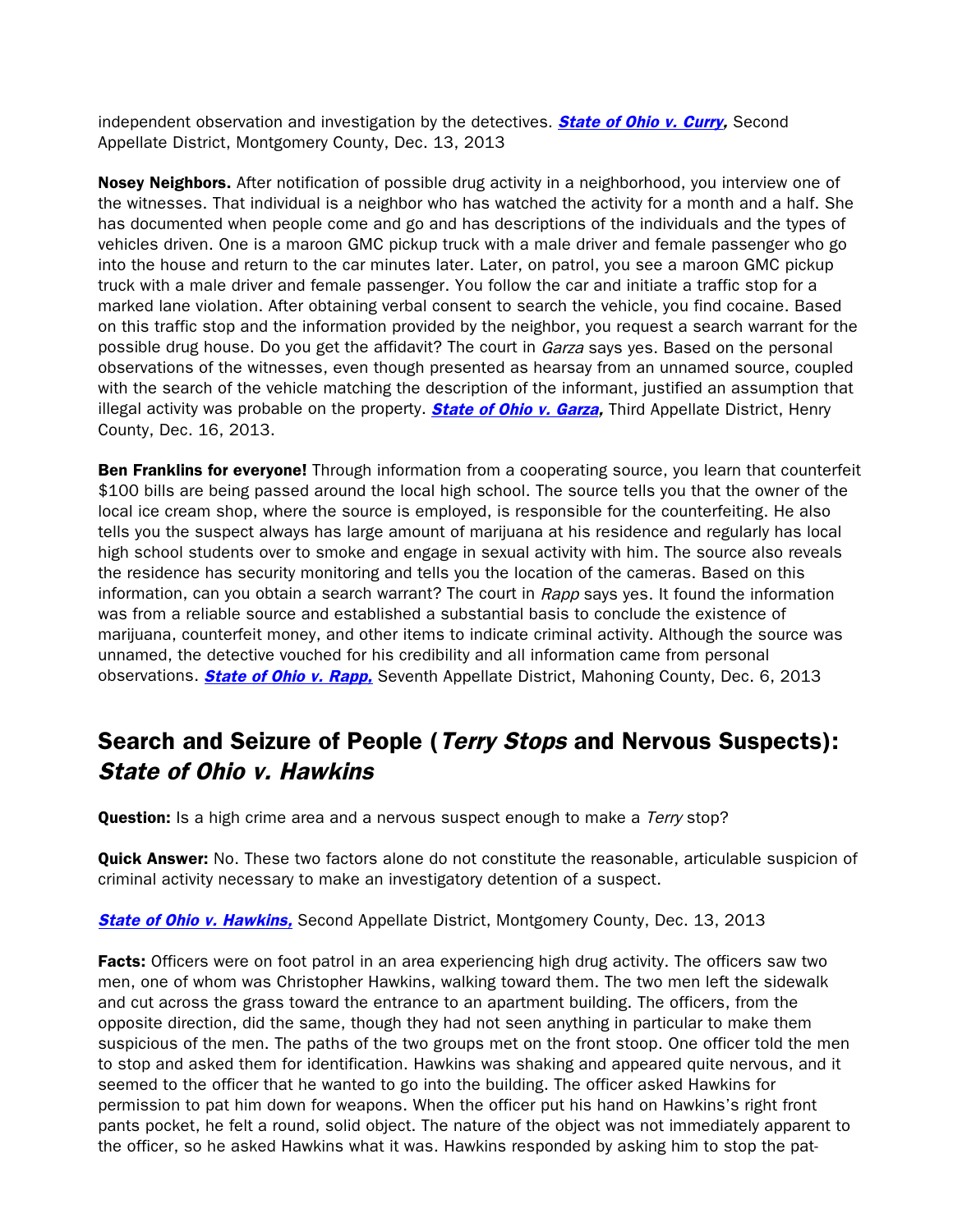down. The officer again asked what it was, and Hawkins replied, "a pipe." During the pat-down, the officer smelled raw marijuana coming from Hawkins and asked Hawkins if he had any marijuana. Hawkins said he did. The officer then searched Hawkins and found marijuana in his jacket pocket. Hawkins moved to suppress the pipe and marijuana because the officers had no probable cause for the detention.

**Importance:** The central question in this case is whether the encounter was a *Terry* stop. An officer may temporarily detain someone in order to investigate whether criminal activity is occurring, but there must be some reasonable, articulable suspicion to do so. In this case, neither officer had an articulable suspicion of criminal activity. The officer's reasoning that they were in a high crime area and the suspect was nervous was not enough to support the investigatory stop. As a result, the evidence was suppressed.

Keep in Mind: The nervousness of a suspect is an important factor in police investigations. But being nervous around cops is not a crime. More often than not, nervousness is innocent human behavior.

### More on Searches and Seizures of People

**Consensual encounters:** You are part of an ongoing burglary investigation. While on patrol you see a man walking in the alley and decide to talk to him. You approach and ask the man some basic questions and ask for his ID. He gives you the ID, you hold on to it for about 30 seconds to write down his information, and give it back. You ask him if he has a weapon and he responds that he does. You confiscate the gun and arrest him. Was your search constitutional? The court in McDowell says yes, finding this was a consensual encounter and the Fourth Amendment was not implicated. This was because the officer parked his cruiser away from the suspect and never activated his lights or showed his weapon. Also, when the officer asked for the suspect's ID and asked him questions, particularly about the weapon, the suspect volunteered the information. Mere police questioning or a request for an ID does not automatically constitute a seizure, especially when the suspect can refuse to comply. **[State of Ohio v. McDowell,](http://www.sconet.state.oh.us/rod/docs/pdf/10/2013/2013-ohio-5300.pdf)** Tenth Appellate District, Franklin County, Dec. 3, 2013

Is everything OK? While on the way to a downed tree, you spot two men sitting on a guard rail under an overpass. Concerned, you stop and ask if they are OK. You do not activate your lights or get out of the cruiser, but do pull up close to them. Your question is met with hostility, and you exit your car to talk with them further. One thing leads to another, and both men end up arrested. When you pulled your cruiser over, what type of stop have you made, Terry or caretaking? The court in Starcher says caretaking. It found that under a totality of the circumstances and based on the first question asked by the officer, "Is everything OK," the officer was attempting to ensure no one was hurt. This community caretaking role of police is considered a consensual encounter, and no reasonable articulable suspicion of criminal activity is necessary to make the stop. Whether this consensual encounter turned into an investigatory stop is an open question, as the appellate court sent the case back for the trial court to reconsider. **State of Ohio v. Starcher**, Seventh Appellate District, Jefferson County, Dec. 9, 2013

## Traffic Stops (Stops outside Jurisdictional Limit): State of Ohio v. Brown

**Question:** Is there a penalty for pulling someone over for a misdemeanor traffic violation outside of your jurisdiction?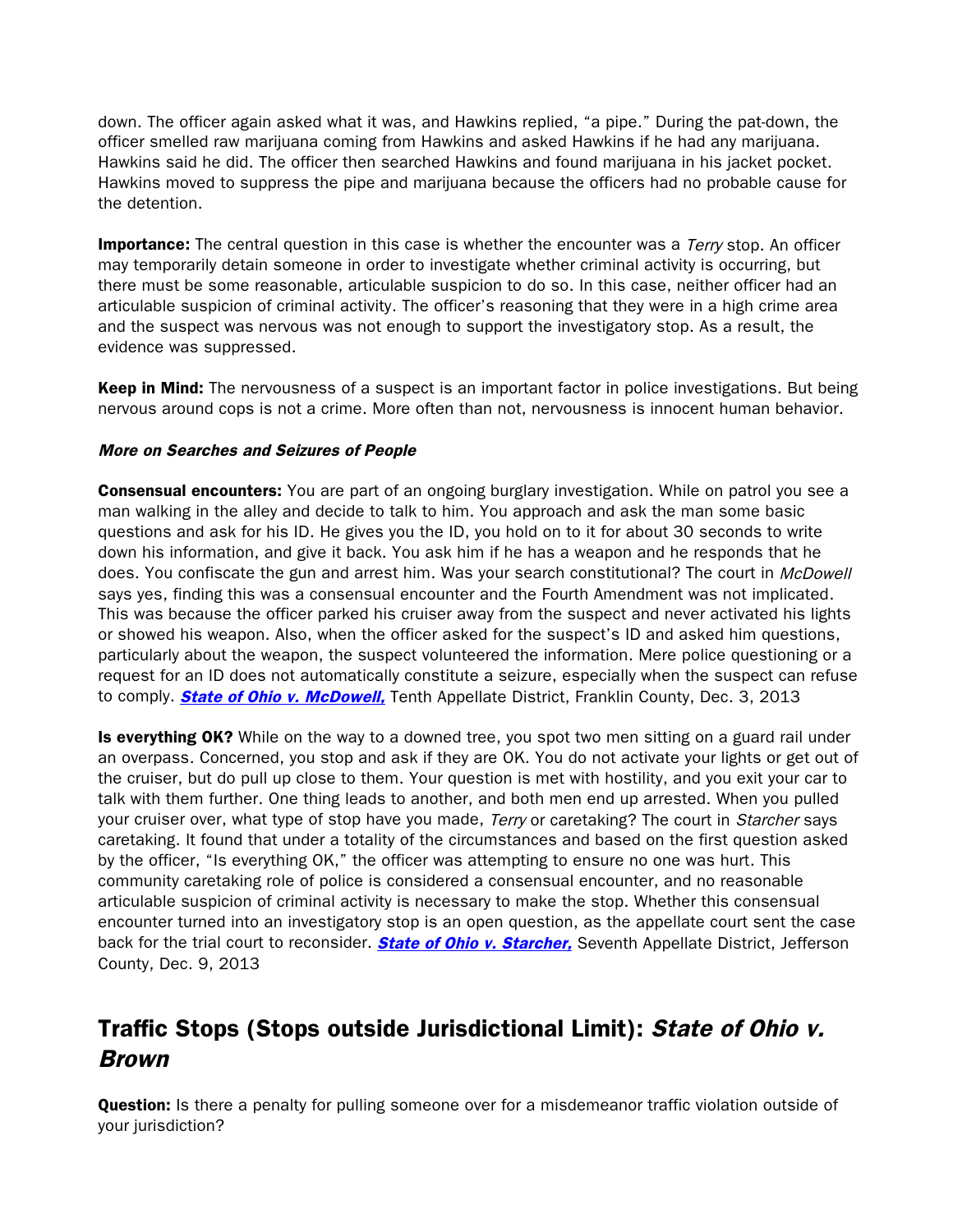**Quick Answer:** Technically yes, however, for evidence to be excluded, the stop must be in violation of the individual's constitutional rights.

### **[State of Ohio v. Brown,](http://www.sconet.state.oh.us/rod/docs/pdf/6/2013/2013-ohio-5351.pdf)** Sixth Appellate District, Wood County, Dec. 6, 2013

**Facts:** A patrol officer and K-9 handler for a township police department was watching the southbound traffic on I-280 while parked in a marked patrol car in the median. She pulled out into the southbound passing lane to observe another vehicle. When approximately two car lengths behind Terrence Brown's vehicle, she observed both of his right tires cross over the white line for about 100 feet along a curve near the exit ramp, but the car did not leave the paved highway. The officer continued to follow Brown because the area was not conducive to a stop. As she pulled up alongside appellant, she observed him staring straight ahead. He did not turn to look at her. She initiated a stop just north of the intersection with the Ohio Turnpike, approximately 2.5 miles from where she had been parked and outside her jurisdiction. During the stop, Brown admitted to having drugs in the car and was arrested.

**Importance:** The township officer violated [R.C. 4513.39](http://codes.ohio.gov/orc/4513.39) by making an extraterritorial stop on an interstate highway for a marked lane violation, which is specified in R.C. 4513.39(A) as being within the exclusive jurisdiction of the state highway patrol, sheriffs, and sheriff's deputies. A stop outside of your jurisdiction may be OK if you can show extenuating circumstances were present to justify the stop. In this case, the court found the officer did not show extenuating circumstances.

Keep in Mind: There is no penalty outlined in the statute for a violation of R.C. 4513.39. and an extraterritorial stop does not automatically require exclusion of evidence obtained as a result of the stop. To exclude evidence, the stop must also rise to the level of a constitutional violation.

### More on Traffic Stops

**Electronic traffic tickets:** The Ohio Supreme Court has made an amendment to Traffic Rule 3(F), allowing law enforcement to use electronic traffic tickets. The amendment also clarifies that a defendant's signature is not required on an electronically produced ticket. This change was effective Jan. 1, 2014. The amendment does not change the rights, responsibilities, and liabilities that apply to an officer who signs a ticket, whether paper or electronic. Electronic tickets must also conform to all other substantive rules about tickets and ticketing procedure. An officer must still provide the defendant with a copy of the ticket. To learn more and access the Traffic Rules, read the following story from the Ohio Supreme Court: [Supreme Court Adopts Amendments to Traffic Rules \(Dec. 20,](http://www.courtnewsohio.gov/happening/2013/trafficRule_122013.asp) [2013\)](http://www.courtnewsohio.gov/happening/2013/trafficRule_122013.asp)

**Prolonged stop due to polite driver:** You pull over a driver going 10 mph over the limit and ask for the driver's license, registration, and insurance, which he gives you. During the stop, you get a suspicious feeling because the driver is being too polite and breathing heavy at times. As a result, you call for the canine. You go back your car, run his information, and begin to write a warning ticket. The canine arrives on scene and you ask the driver to get out and sit in the cruiser while the canine sniffs. The canine alerts on the car and after a search, marijuana and a gun are found. The stop took 12 minutes. Has this stop been unreasonably prolonged to conduct the canine sniff? The court in Fountain says yes. It found that the reason for the canine was unrelated to the stop and instead of giving the driver the written warning, the canine was called in. The officer did not smell marijuana or have any indication that were drugs in the car. The court also noted that a suspect being overly polite and breathing heavy did not give an officer a reasonable suspicion of criminal activity. **State of Ohio** [v. Fontaine,](http://www.sconet.state.oh.us/rod/docs/pdf/8/2013/2013-ohio-5257.pdf) Eighth Appellate District, Cuyahoga County, Nov. 27, 2013